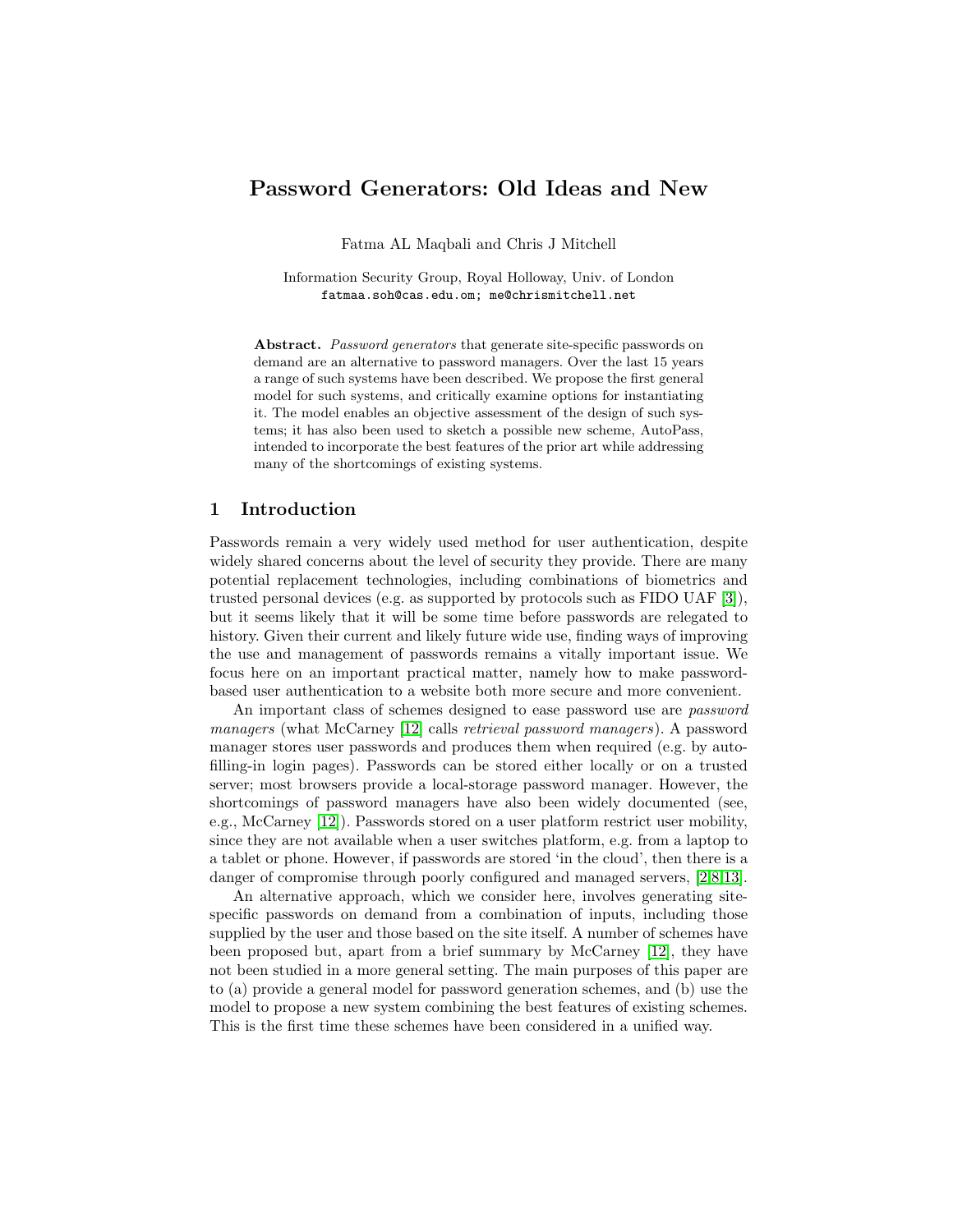## <span id="page-1-0"></span>2 Password Generators — A General Model

Password generators simplify user password management by generating sitespecific passwords on demand from a small set of inputs. The term has also been used to describe the generation random or pseudorandom passwords which a user must remember; however, we use the term for schemes that generate a password in a repeatable way. We focus on the general properties of such schemes and options for operation. The schemes have been briefly considered previously by McCarney [\[12\]](#page-7-1) under the name generative password managers.

### 2.1 A Model

A password generator is functionality on an end-user platform to support passwordbased user authentication to a remote server (assumed to be a web site). It generates, on demand, a site-unique password for use in authentication. Clearly this password also needs to be available to the web site authenticating the user; the registration step, in which the password is set up, is discussed further in section [2.3](#page-2-0) below. A password generator has the following components.

- $-$  A set of *input values* is used to determine the password for a site; some must be site-specific so the generated password is site-specific. The values could be: stored (locally or online), based on characteristics of the authenticating site, user-entered, or some combination of types.
- A password generation function combines the input values to generate an appropriate password. This function must meet the requirements of the authenticating web site; e.g. one web site might forbid non-alphanumeric characters in a password, whereas another might insist that a password contains at least one such character. A password generation function must therefore be customisable.
- $-$  A password output method transfers the password to the authenticating site, e.g. by displaying the generated password to the user.

All this functionality needs to be implemented on the user platform. There are various possibilities for implementation, e.g. as a stand-alone application or a browser plug-in; these issues are discussed further in section [3](#page-2-1) below.

### 2.2 Examples

We next briefly outline some existing proposals for password generation schemes. presented in chronological order of publication. The functional components of the various examples are considered in greater detail in section [3](#page-2-1) below.

The Site-Specific Passwords (SSP) scheme proposed by Karp [\[7\]](#page-7-5) in 2002/03 is one of the earliest proposed examples. It generates a site-specific password by combining a long-term (global) user master password and an easy-to-remember name for the web site, as chosen by the user. PwdHash, due to Ross et al. [\[14\]](#page-7-6), generates a site-specific password by combining a long-term master password,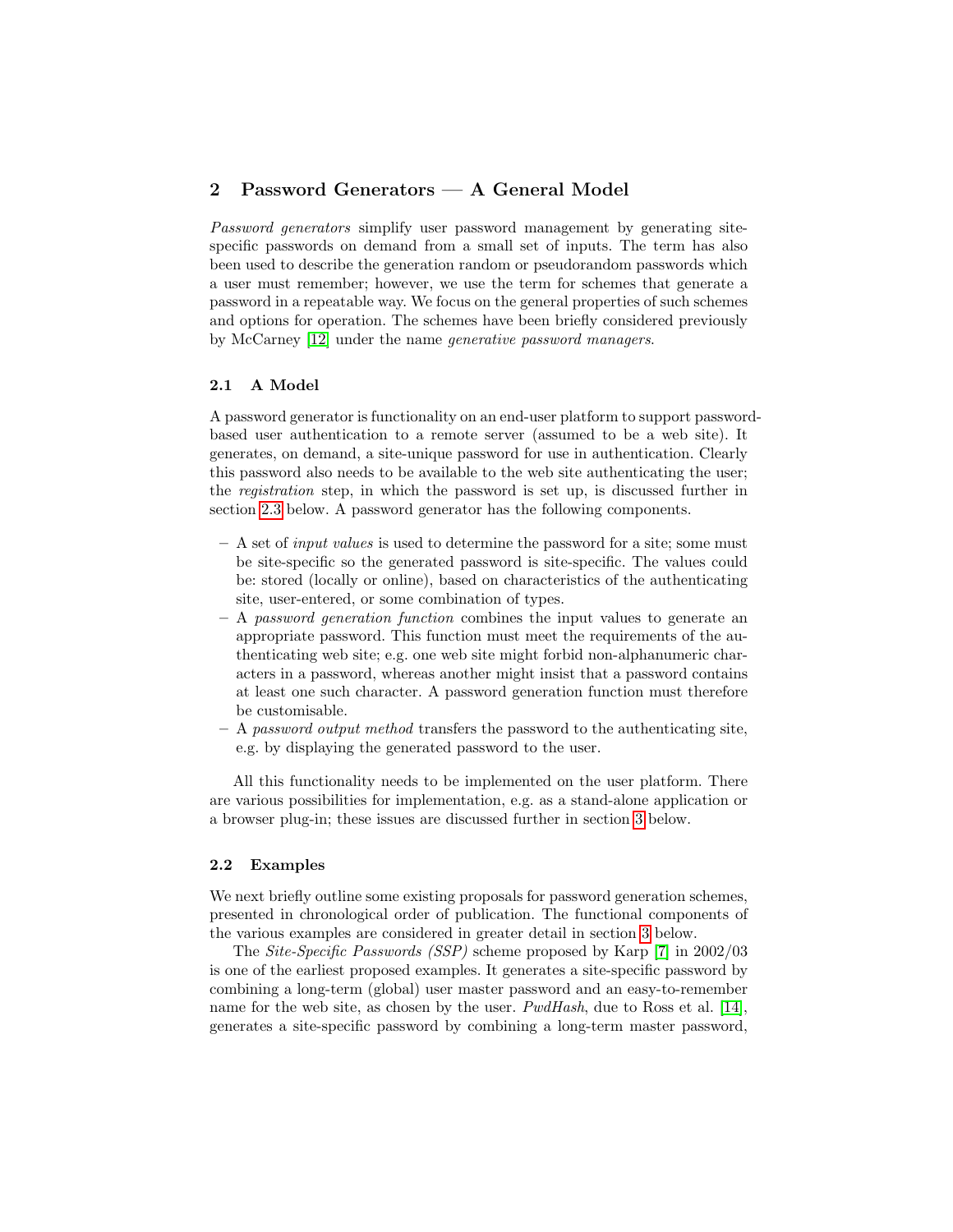data associated with the web site, and (optionally) a second global password stored on the platform. The 2005 Password Multiplier scheme of Halderman, Waters and Felten, [\[4\]](#page-7-7), computes a site-specific password as a function of a longterm master password, the web site name, and the user name for the user at the web site concerned. Wolf and Schneider's 2006 PasswordSitter [\[15\]](#page-7-8) scheme generates a site-specific password as a function of a long-term master password, the user identity, the application/service name, and some configurable parameters. Passpet, due to Yee and Sitaker [\[16\]](#page-7-9) and also published in 2006, takes a very similar approach to SSP, i.e. the site-specific password is a function of a long-term master password and a user-chosen name for the web site known as a petname. Each petname has an associated icon, which is automatically displayed to the user and is intended to reduce the risk of phishing attacks.  $ObPwd$ , due to Mannan et al. [\[1,](#page-7-10)[9](#page-7-11)[,10,](#page-7-12)[11\]](#page-7-13), first surfaced in 2008. It takes a somewhat different approach by generating a site-specific password as a function of a user-selected (site-specific) object (e.g. a file), together with a number of optional parameters, including a long-term master password (referred to as a salt), and the web site URL. Finally, PALPAS was published in 2015 [\[5\]](#page-7-14). PALPAS generates passwords complying with site-specific requirements using server-provided password policy data, a stored secret value (the seed), and a site- and user-specific secret value (the salt) that is synchronised across all the user devices using the server.

### <span id="page-2-0"></span>2.3 Registration and Configuration

We only consider schemes whose operation is completely transparent to the authenticating website. As a result, the 'normal' website registration procedure, where the user selects a password and sends it to the site, is assumed to be used. This means that the password generation process needs to be in place before the registration procedure, or the introduction of a password generator will require the user to modify their password. A possible way of avoiding the need to change passwords is examined in section [4](#page-3-0) below.

A password generator may need to store configuration data. Such data can be divided into: global configuration data, i.e. values unique to the user, used to help generate all passwords for that user, and *site-specific configuration data*, i.e. values used to help generate a password for a specific site. Not all schemes use configuration data, although building a workable system without at least some global configuration data seems challenging. However, the use of configuration data is clearly a major barrier to portability. That is, for a user with multiple platforms, the configuration data must be kept synchronised across all these platforms, a non-trivial task — exactly the issue addressed in a recent paper by Horsch, Hülsing and Buchmann [\[5\]](#page-7-14).

### <span id="page-2-1"></span>3 Components of the Model

Inputs to Password Generation: The following data input types have been employed in existing schemes. A master password is a user-specific long-term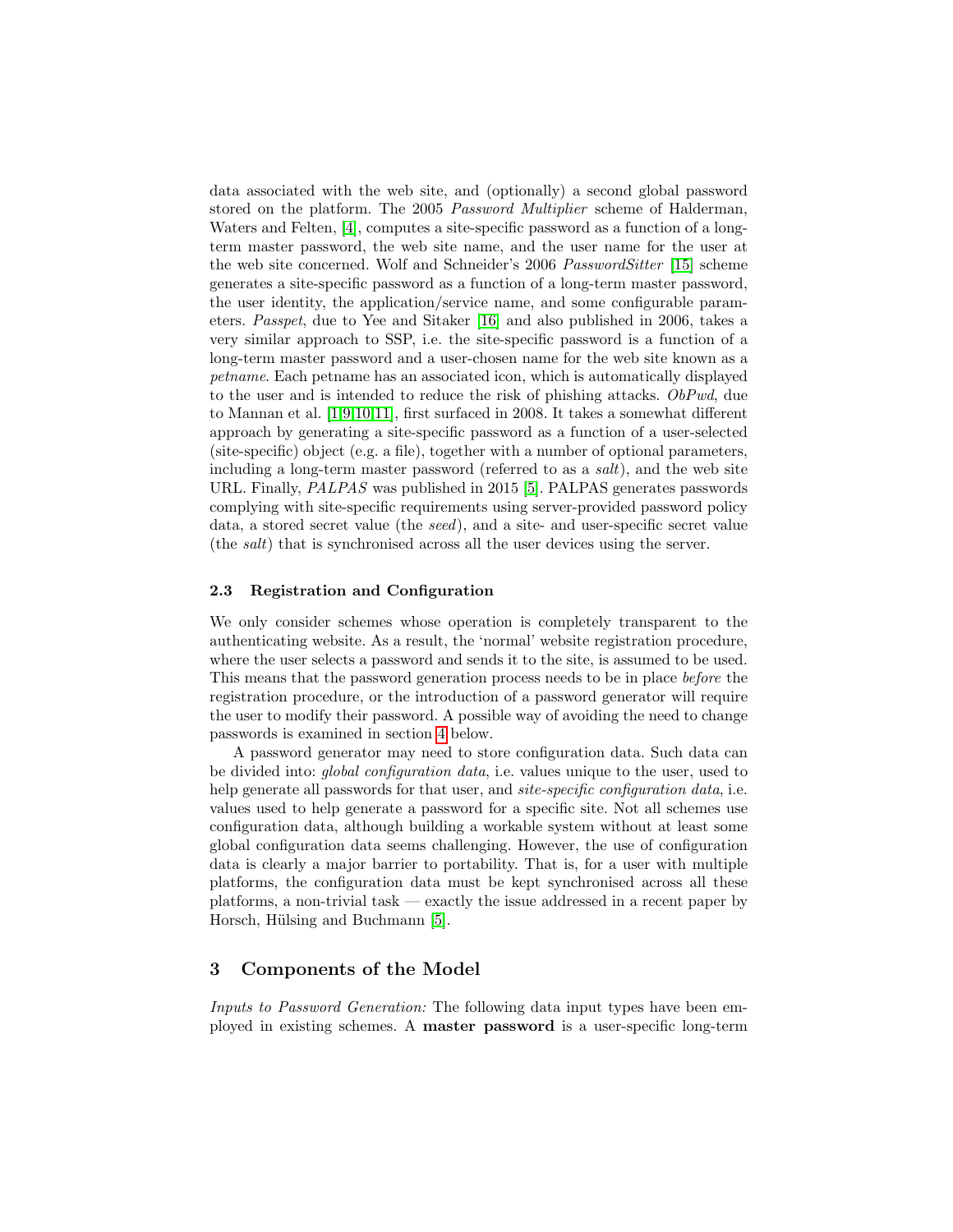secret value; this could either be a user-entered password, i.e. entered by the user whenever a password is to be generated, or a stored password, i.e. a userspecific secret value stored as global configuration data. A site name is a name for the authenticating site; this could take a variety of forms, including a user site name, i.e., a name for a site chosen by a user, all or part of the site's URL, or a site-specific secret, e.g. a random value associated with the site URL. A digital object is anything available on the user platform which could be used as input to the password generation process, e.g. a file or a selected block of text on the target web site. A password policy is information governing the nature of the password generated, e.g. the set of acceptable symbols.

Generating the Password: Combining inputs to generate a password can be done variously. All approaches involve a 2-stage process, i.e. first combining inputs to generate a bit-string, then formatting the bit-string to obtain a password in the desired format. Horsch et al. [\[6\]](#page-7-15) propose an XML syntax, the Password Requirements Markup Language (PRML), designed specifically to enable requirements on passwords, as needed in the second stage, to be specified.

Password Output and Use: There are many ways in which a generated password could be transferred to the password field of a login page. Simplest is manual copy and paste, as used by SSP [\[7\]](#page-7-5), where the password generator displays the password, and the user copies it to the login page. A slightly more automated approach is copy to clipboard in which the generated password is copied to the clipboard; for security reasons the password can be made to only reside in the clipboard for a limited period, e.g. in PasswordSitter the generated password is saved to the clipboard for 60 seconds before being deleted [\[15\]](#page-7-8). The simplest approach for the user is probably automatic copying to the target password field; this can either be done automatically, as is the case for PwdHash in the web page implementation [\[14\]](#page-7-6) and the ObPwd Firefox browser extension [\[9\]](#page-7-11). Alternatively it can require the user to perform an action, e.g. clicking a specific key combination, before copying; PassPet requires the user to click on a screen button, [\[16\]](#page-7-9), and Password Multiplier, [\[4\]](#page-7-7), requires the user to double click the password field or press  $ctrl + P$  to trigger password copying.

Approaches to Implementation: A password generator can be implemented as a browser add-on, e.g. as a browser plug-in, browser extension or signed browser applet. Many existing password generator schemes adopt this approach, at least as one option, including [\[4,](#page-7-7)[14,](#page-7-6)[15,](#page-7-8)[16\]](#page-7-9). An alternative is to implement the scheme as a stand-alone application, e.g. to run on a phone, tablet or desktop. Such an approach is adopted by SSP; ObPwd, [\[9\]](#page-7-11), is also available as both a browser extension and a mobile app. A somewhat different approach is to use a web-based application, either running on a remote server or executing on the user platform as a dynamically downloaded JavaScript.

# <span id="page-3-0"></span>4 Improving System Operation

We next consider ways to improve password generators. In section [5](#page-5-0) we consider how these might be integrated into a novel system.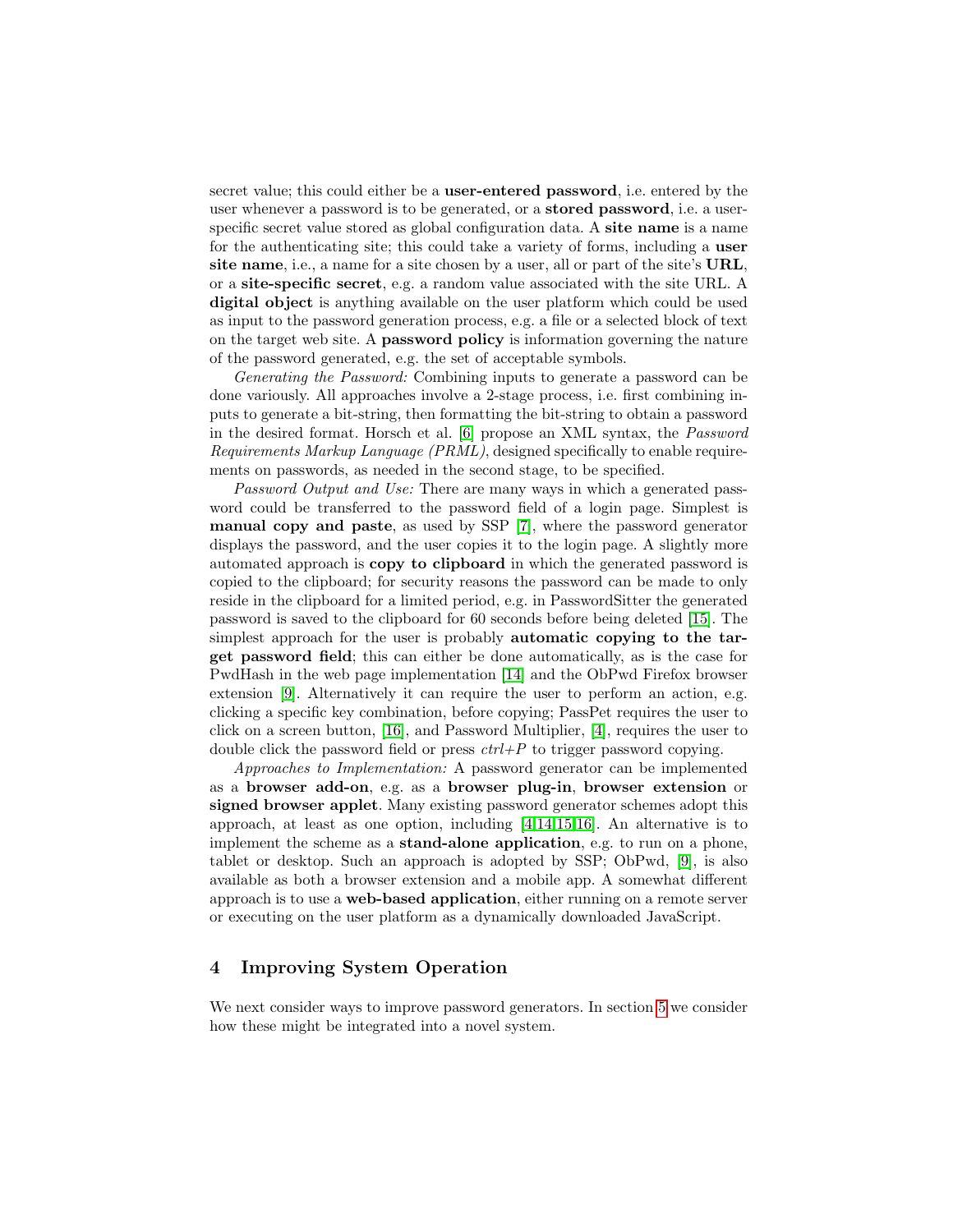We have mentioned certain types of configuration data, including global data, such as master secrets, and site-specific data, e.g. password policy values, possibly specified in PRML [\[6\]](#page-7-15). We now introduce two new configuration data types.

– A password offset (site-specific configuration data) allows users to continue using existing passwords after introducing use of a password generator. It also help when specific password values are imposed on users, or when users need to change their passwords. Addressing such requirements previously has been problematic.

A password offset is as an input to the second stage of password generation. A password offset induces this stage to generate a specific password value. E.g., suppose a password policy dictates that a password must be a string of letters and numerals, where each such character is internally represented as a numeric value in the range 0–61. After converting the bit-string to a string of alphanumeric characters of the desired length, and given a 'desired password' consisting of an alphanumeric string of the same length, the password offset could simply be the character-wise modulo 62 difference between the two strings<sup>[1](#page-4-0)</sup>. Changing a password can be easily implemented by changing the offset, either to a random value (randomising the password choice), or to a chosen value if the new password value is chosen by the user.

If implemented appropriately, this offset is not hugely confidential, since it need not reveal anything about the actual password value. Of course, if an 'old' password is compromised, and the old and new offsets are also revealed, then this could compromise the new password value.

- A password generator might generate a password for one site using a different set of input types to those used to generate a password for another site. E.g., a password for a mission-critical site (e.g. a bank account) might be generated using a large set of input values, e.g. including a digital object, whereas a password for a less sensitive site could be generated using a master secret and site name only. Such a possibility could be captured using site-specific configuration data, referred to here as password input parameters.
- A system might also store password reminders as site-specific configuration data. E.g., when using a digital object as input, a user could specify a phrase as a reminder of the chosen value (without specifying it precisely). This could be revealed on demand via the password generator user interface.

Storing configuration data on a user platform creates a major barrier to portability; it also poses a security risk through possible platform compromise, although much of the configuration data we have discussed is not necessarily confidential. The 'obvious' solution is to use a server to store configuration data, or at least the less sensitive such data, much as many password managers keep passwords in the cloud. While it would seem prudent to keep a master secret on the user platform, all site-specific configuration data could be held in the cloud. This type of solution is advocated by Horsch et al. [\[5,](#page-7-14)[6\]](#page-7-15).

<span id="page-4-0"></span><sup>1</sup> Such an idea is widely implemented to enable credit/debit card holders to select their own PIN value.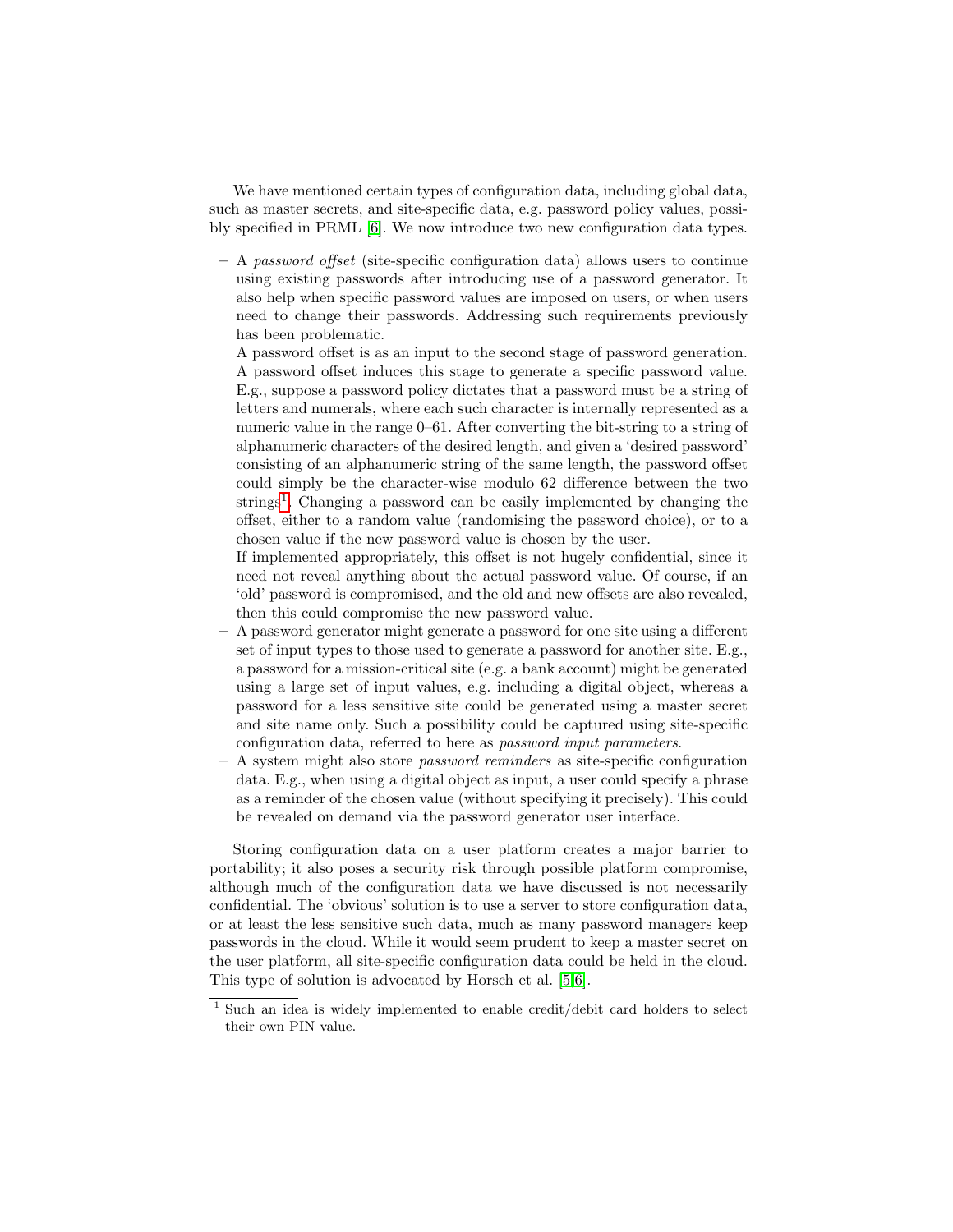If the site-specific configuration data is all non-confidential, then there is no need for a highly trusted server, a great advantage by comparison with some server-based password managers. Server use need not impact password availability, since a password generator could cache a copy of the configuration data downloaded from the server, addressing short-term loss of server availability.

### <span id="page-5-0"></span>5 AutoPass: A New Proposal

We now outline AutoPass (from 'automatic password generator'), a novel password generation scheme combining the best features of the prior art together with the novel ideas introduced in this paper, particularly those devised to address some of the shortcomings of previously proposed schemes. AutoPass uses all the types of input given in section [3](#page-2-1) to generate a password, since they all contribute to security in different ways. Following the approach of PALPAS, [\[5\]](#page-7-14), we also make use of a server to store non-sensitive configuration data, such as website password policies.

#### 5.1 Operation

Following section [2,](#page-1-0) to describe AutoPass we must define: (a) the input types, (b) how the password is generated, and (c) how the password is output, together with the implementation strategy. We cover these points in turn. Since we also propose the use of a cloud service to support AutoPass operation, we also briefly sketch its operation.

- $-$  For inputs, we propose the use of a master password, stored by the system (as global configuration data), and a password (or PIN) to be entered by the user. We also propose use of the first part of the URL of the site, where, depending on the implementation, this should also be stored as part of the site-specific configuration and used to retrieve the other site-specific data. The master password can be held encrypted by a key derived from the user password. We also propose the optional use of a digital object, where use of this option is indicated in the site-specific configuration data.
- The first stage of password generation adopts a two-level hash approach, giving some protection against brute force attacks. The second stage, i.e. encoding, uses the AutoPass cloud service to retrieve the password policy for the web site being visited (cf. PALPAS [\[5\]](#page-7-14)); this policy could be encoded using PRML, [\[6\]](#page-7-15). It also uses other cloud-stored configuration data, notably the password offset, password input parameters, and password reminders introduced in section [2.3.](#page-2-0)
- The precise option for **password output and use** depends on the implementation. Where possible, auto-filling the password is desirable; where this is impossible, the copy to clipboard/paste buffer approach is advocated.
- Implementation as a browser add-on is probably the best option, not least in giving simple access to the web page of the target site, although a range of options may need to be pursued depending on the platform type.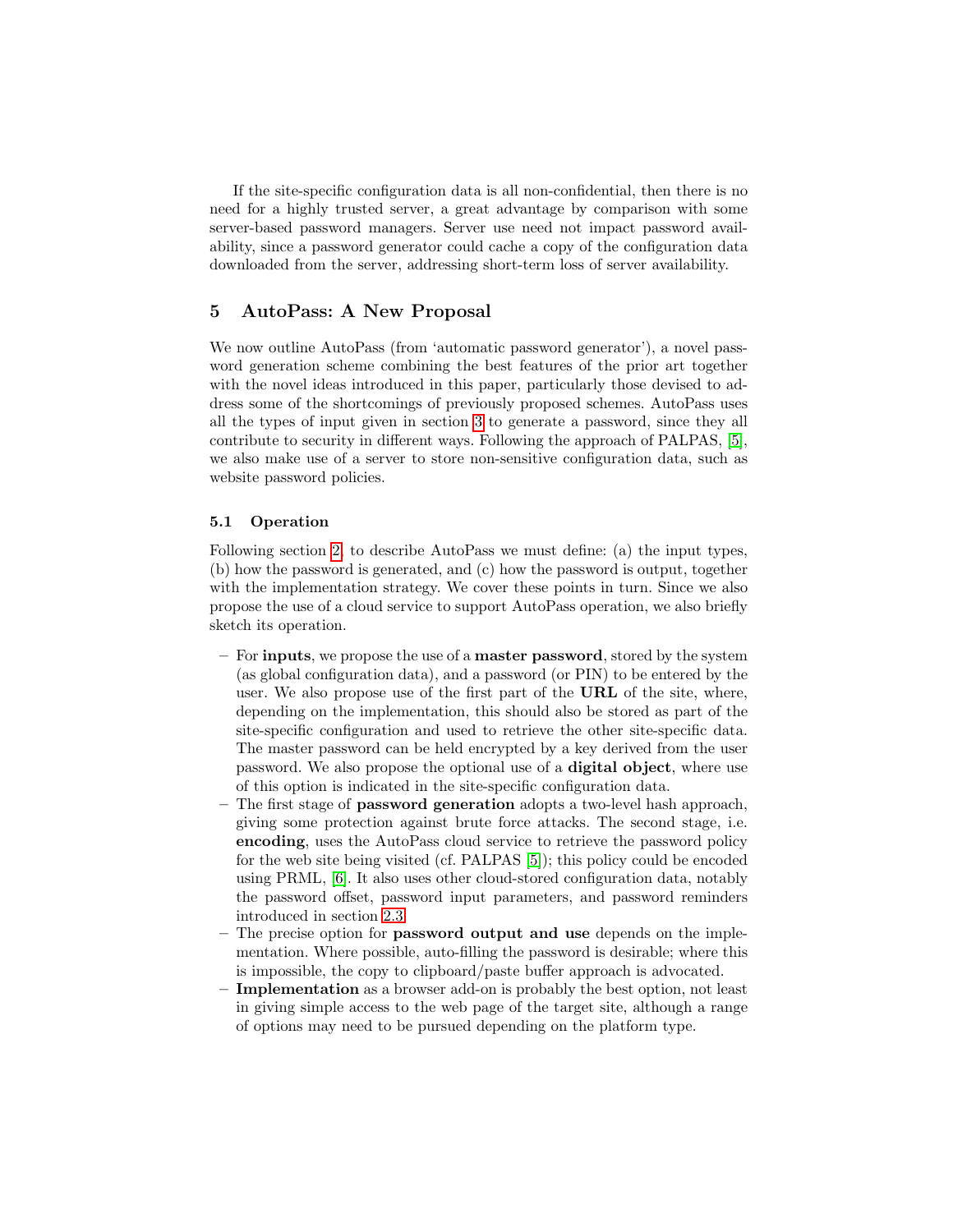We next consider the AutoPass Cloud Service, whch will be required to store two main types of data. User-independent data will be accessed by AutoPass users, and will include non-sensitive site-specific data, e.g. password policies. Even if corrupted by a malicious party, it would at worst cause a denial of service. User-specific data will only be accessed by a single user, and includes a range of password configuration data. Although this data is not highly confidential, access to it will need to be restricted to the user to whom it belongs, e.g. via a one-off login process in the local AutoPass application (with access permissions encoded in a cookie stored in the user platform).

Any cloud service has associated risks arising from non-availability; however, this can be addressed through caching. The local AutoPass app should maintain a copy of the data downloaded from the cloud service; since this data is not likely to change very quickly, the cached data should normally be sufficient. To avoid risks arising from fake AutoPass services, e.g. using DNS spoofing, the cloud service could sign all provided data, and the AutoPass app could verify signatures using a built-in copy of the cloud public key.

#### 5.2 Assessment

AutoPass incorporates both the best features of the existing password generation schemes and certain novel features, notably the use of password configuration data (see section [4\)](#page-3-0). A full assessment of AutoPass will require prototyping and user testing. Nonetheless, we can at least consider the known issues in existing systems and see whether AutoPass addresses these concerns.

By using a combination of stored secret and memorised password/PIN as inputs to the generation process, we enable strong passwords to be generated while protecting against compromise through platform loss. Use of the URL enables automatic generation of site-specific passwords, and optional use of digital objects enables passwords of varying strength to be generated without imposing an unnecessarily onerous load on the user for 'everyday' use. URL use has residual problems, notably if a site URL changes, but user site names also have problems. In this connection, an advantage of AutoPass is that password offsets enable a generated password to remain constant even if a URL changes.

Use of cloud-served password policies solves problems relating to site-specific password requirements. Continued use of existing passwords and the need to change passwords are addressed by use of cloud-stored password configuration data. Password generation/synchronisation issues arising from use of multiple platforms can also be addressed through use of a cloud service. Of course, use of a cloud service brings with it certain availability and security risks; however, by only storing non-sensitive data in the cloud and using caching, these problems are largely addressed.

## 6 Concluding Remarks

We introduced a general model for password generation, and considered existing proposals in the context of this model. The model enables us to propose